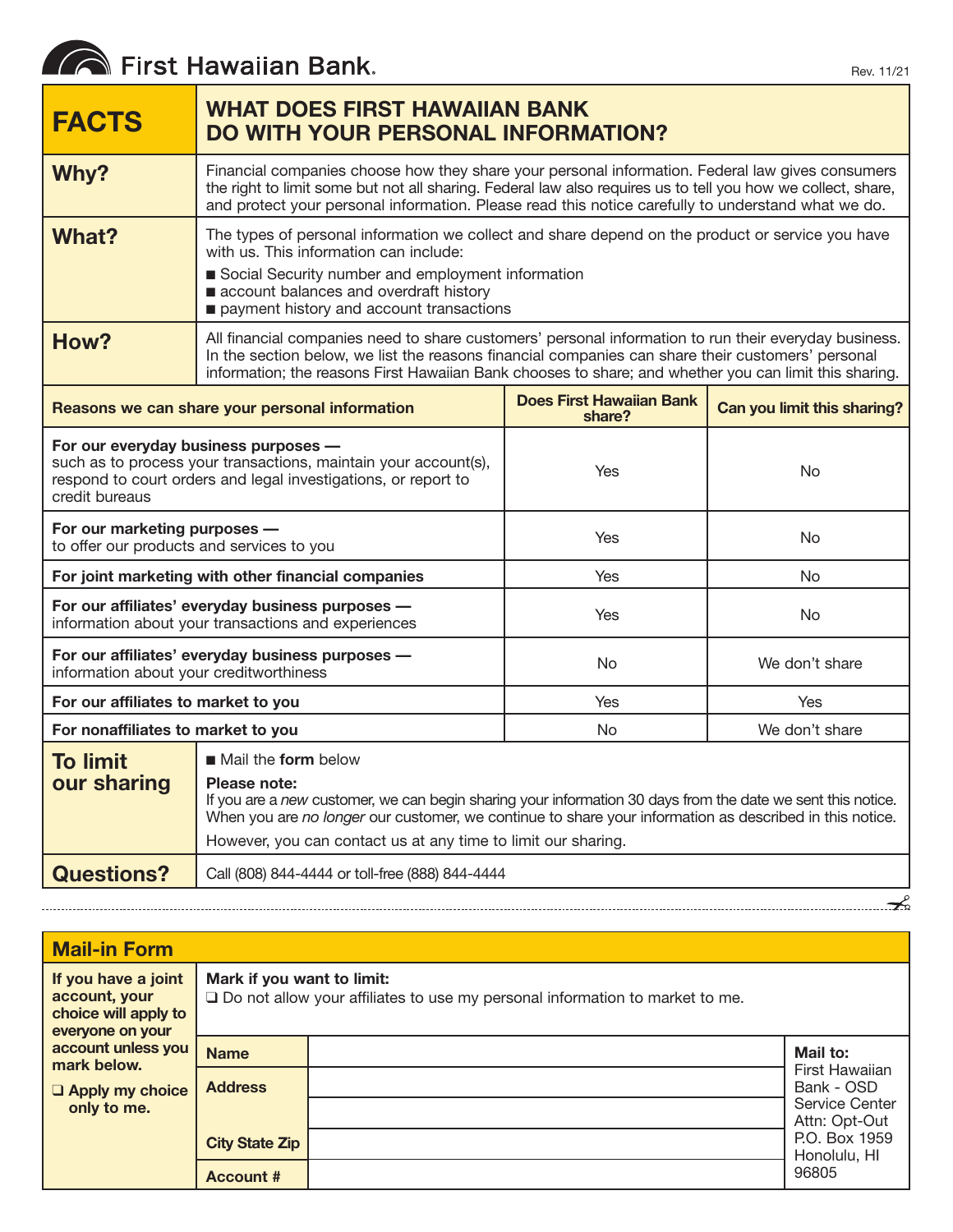| Page 2                                                                                   |                                                                                                                                                                                                                                                                                                                                                 |  |  |  |
|------------------------------------------------------------------------------------------|-------------------------------------------------------------------------------------------------------------------------------------------------------------------------------------------------------------------------------------------------------------------------------------------------------------------------------------------------|--|--|--|
| What we do                                                                               |                                                                                                                                                                                                                                                                                                                                                 |  |  |  |
| <b>How does First Hawaiian</b><br><b>Bank protect my personal</b><br>information?        | To protect your personal information from unauthorized access and use, we use security<br>measures that comply with federal law. These measures include computer safeguards<br>and secured files and buildings.                                                                                                                                 |  |  |  |
| <b>How does First Hawaiian</b><br><b>Bank collect my personal</b><br>information?        | We collect your personal information, for example, when you:<br>open an account or apply for a loan<br>apply for insurance or seek advice about your investments<br>make deposits or withdrawals from your account<br>We also collect your personal information from others, such as credit bureaus, affiliates,<br>or other companies.         |  |  |  |
| Why can't I limit all sharing?                                                           | Federal law gives you the right to limit only:<br>sharing for affiliates' everyday business purposes — information about your creditworthiness<br>affiliates from using your information to market to you<br>sharing for nonaffiliates to market to you<br>State laws and individual companies may give you additional rights to limit sharing. |  |  |  |
| What happens when I limit<br>sharing for an account I hold<br>jointly with someone else? | Your choice will apply to everyone on your account-unless you tell us otherwise.                                                                                                                                                                                                                                                                |  |  |  |
| <b>Definitions</b>                                                                       |                                                                                                                                                                                                                                                                                                                                                 |  |  |  |
| <b>Affiliates</b>                                                                        | Companies related by common ownership or control. They can be financial and nonfinancial<br>companies.<br>Our affiliates include financial companies such as Bishop Street Capital Management<br>and First Hawaiian Leasing.                                                                                                                    |  |  |  |
| <b>Nonaffiliates</b>                                                                     | Companies not related by common ownership or control. They can be financial and<br>nonfinancial companies.<br>First Hawaiian Bank does not share with nonaffiliates so they can market to you.                                                                                                                                                  |  |  |  |
| Joint marketing                                                                          | A formal agreement between nonaffiliated financial companies that together market<br>financial products or services to you.<br>Our joint marketing partners include insurance companies and Raymond James<br>Financial Services, Inc.                                                                                                           |  |  |  |

M-1724 (Rev. 11/21)